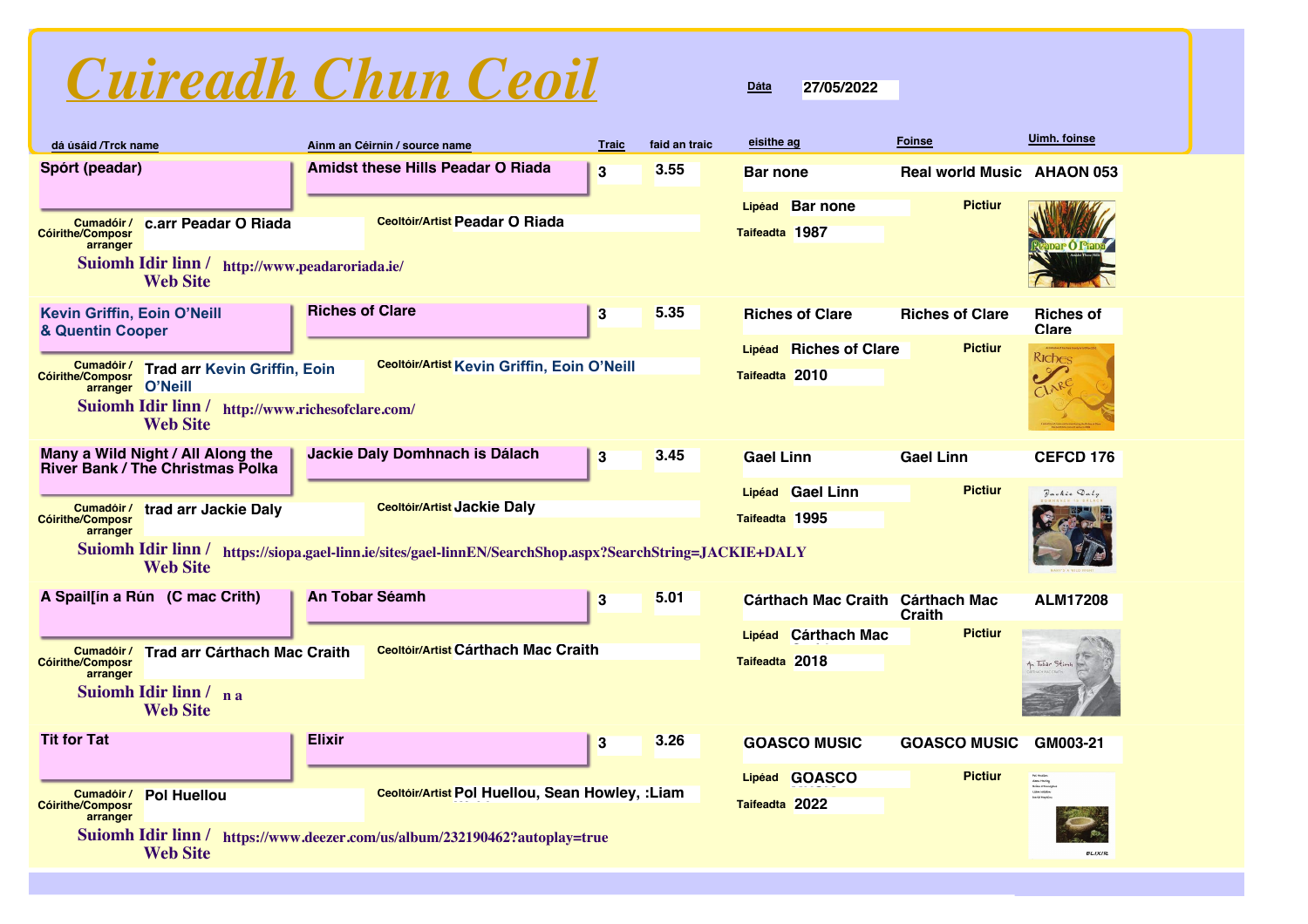|  | Cuireadh Chun Ceoil |  |  |  |
|--|---------------------|--|--|--|
|--|---------------------|--|--|--|

| dá úsáid /Trck name                               |                                                                                  |                        | Ainm an Céirnín / source name                                              | <b>Traic</b> | faid an traic | eisithe ag                       | <b>Foinse</b>          | <b>Uimh.</b> foinse                                    |
|---------------------------------------------------|----------------------------------------------------------------------------------|------------------------|----------------------------------------------------------------------------|--------------|---------------|----------------------------------|------------------------|--------------------------------------------------------|
| The Tipsy Sailor.                                 |                                                                                  | <b>Elixir</b>          |                                                                            | $\bf{3}$     | 3.01          | <b>GOASCO MUSIC</b>              | <b>GOASCO MUSIC</b>    | GM003-21                                               |
|                                                   |                                                                                  |                        |                                                                            |              |               | Lipéad GOASCO                    | <b>Pictiur</b>         | Pel Hudleu<br>Sein Hewley<br>Brian O'Deweghud          |
| Cumadóir /<br><b>Cóirithe/Composr</b><br>arranger | <b>Pol Huellou</b>                                                               |                        | Ceoltóir/Artist Pol Huellou, Sean Howley, :Liam                            |              |               | Taifeadta 2022                   |                        | Liam Wolden<br>beníd Hopkíns                           |
|                                                   | <b>Web Site</b>                                                                  |                        | Suiomh Idir linn / https://www.deezer.com/us/album/232190462?autoplay=true |              |               |                                  |                        | <b>ELIXIR</b>                                          |
| Sorry the Day                                     |                                                                                  | <b>Elixir</b>          |                                                                            | $\bf{3}$     | 2.28          | <b>GOASCO MUSIC</b>              | <b>GOASCO MUSIC</b>    | GM003-21                                               |
|                                                   |                                                                                  |                        |                                                                            |              |               | Lipéad GOASCO                    | <b>Pictiur</b>         | <b>Pol Huglier</b><br>Selin Henley<br>Brian O'Donoghue |
| Cumadóir /<br><b>Cóirithe/Composr</b>             | <b>Pol Huellou</b>                                                               |                        | Ceoltóir/Artist Pol Huellou, Sean Howley, :Liam                            |              |               | Taifeadta 2022                   |                        | Liam Wolden<br><b>David Hoskin</b>                     |
| arranger                                          | <b>Suiomh Idir linn /</b><br><b>Web Site</b>                                     |                        | https://www.deezer.com/us/album/232190462?autoplay=true                    |              |               |                                  |                        | <b>ELIXIR</b>                                          |
| <b>Gift of Fire.</b>                              |                                                                                  | <b>Elixir</b>          |                                                                            | 3            | 3.12          | <b>GOASCO MUSIC</b>              | <b>GOASCO MUSIC</b>    | GM003-21                                               |
|                                                   |                                                                                  |                        |                                                                            |              |               | Lipéad GOASCO                    | <b>Pictiur</b>         | Sean Howley<br>Brian O'Donogh                          |
| Cumadóir /<br><b>Cóirithe/Composr</b>             | <b>Pol Huellou</b>                                                               |                        | Ceoltóir/Artist Pol Huellou, Sean Howley, :Liam                            |              |               | Taifeadta 2022                   |                        | Liam Weldon<br><b>David Haskin</b>                     |
| arranger                                          | <b>Web Site</b>                                                                  |                        | Suiomh Idir linn / https://www.deezer.com/us/album/232190462?autoplay=true |              |               |                                  |                        | <b>ELIXIR</b>                                          |
|                                                   | Tony Linnane, Jim O'Connor,<br><b>Mick Conneely &amp; Johnny 'Ringo'</b>         | <b>Riches of Clare</b> |                                                                            | $\bf{3}$     | 3.27          | <b>Riches of Clare</b>           | <b>Riches of Clare</b> | <b>Riches of</b><br>Clare                              |
| <b>McDonanh</b>                                   |                                                                                  |                        |                                                                            |              |               | <b>Riches of Clare</b><br>Lipéad | <b>Pictiur</b>         | Riches                                                 |
| Cumadóir /<br><b>Cóirithe/Composr</b>             | <b>Trad arr Tony Linnane, Jim</b>                                                |                        | Ceoltóir/Artist Tony Linnane, Jim O'Connor,                                |              |               | Taifeadta 2010                   |                        |                                                        |
| arranger                                          | O'Connor,<br>Suiomh Idir linn / http://www.richesofclare.com/<br><b>Web Site</b> |                        |                                                                            |              |               |                                  |                        |                                                        |
|                                                   | Mo Dhúthaigh Féin (C mac Crith)                                                  | <b>An Tobar Séamh</b>  |                                                                            | 3            | 4.08          | Cárthach Mac Craith Cárthach Mac | Craith                 | <b>ALM17208</b>                                        |
|                                                   |                                                                                  |                        |                                                                            |              |               | Lipéad Cárthach Mac              | <b>Pictiur</b>         |                                                        |
| Cumadóir /<br><b>Cóirithe/Composr</b><br>arranger | <b>Trad arr Cárthach Mac Craith</b>                                              |                        | <b>Ceoltóir/Artist Cárthach Mac Craith</b>                                 |              |               | Taifeadta 2018                   |                        |                                                        |
|                                                   | Suiomh Idir $\lim / n$<br><b>Web Site</b>                                        |                        |                                                                            |              |               |                                  |                        |                                                        |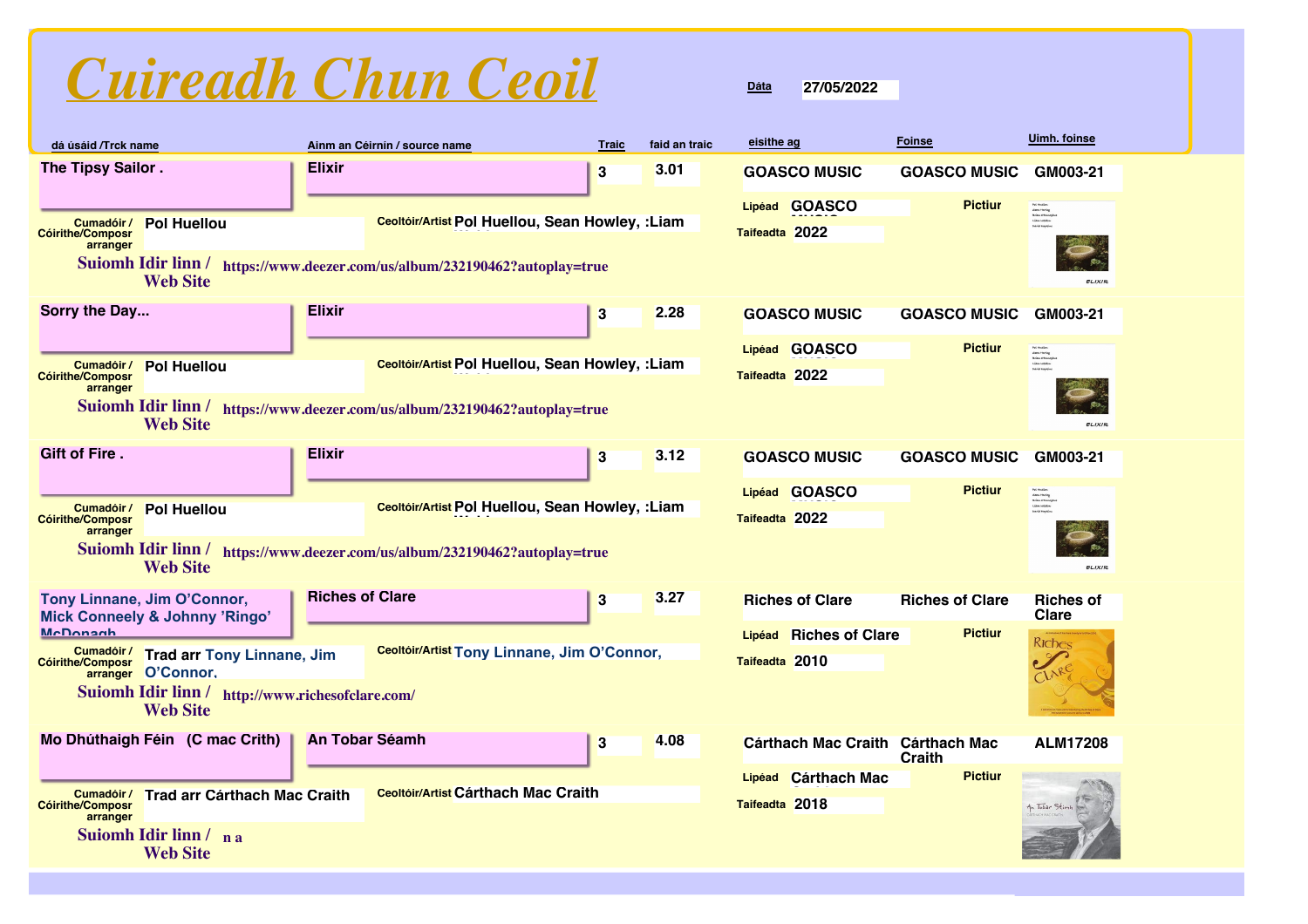

| dá úsáid /Trck name                               |                                                                             |                        | Ainm an Céirnín / source name                                                                            | <b>Traic</b> | faid an traic | eisithe ag       |                         | <b>Foinse</b>                   | <b>Uimh. foinse</b>       |
|---------------------------------------------------|-----------------------------------------------------------------------------|------------------------|----------------------------------------------------------------------------------------------------------|--------------|---------------|------------------|-------------------------|---------------------------------|---------------------------|
| <b>Columbia/Pat And Al's</b>                      | The Champaign Jig Goes To                                                   |                        | Lost in the Loop Liz Carroll                                                                             | 3            | 3.07          |                  | <b>Green Linnet</b>     | <b>Green Linnet</b>             | <b>GLCD1199</b>           |
|                                                   |                                                                             |                        |                                                                                                          |              |               |                  | Lipéad Green Linnet     | <b>Pictiur</b>                  |                           |
| Cumadóir /<br><b>Cóirithe/Composr</b><br>arranger | <b>Comp Liz Carroll arr Liz</b><br><b>Carroll</b>                           |                        | <b>Ceoltóir/Artist Liz Carroll</b>                                                                       |              |               | Taifeadta 2000   |                         |                                 |                           |
|                                                   | Suiomh Idir linn / http://www.lizcarroll.com/index.htm<br><b>Web Site</b>   |                        |                                                                                                          |              |               |                  |                         |                                 |                           |
| <b>Spuds</b>                                      | The Drunken Sailor/The Bag Of                                               |                        | Lost in the Loop Liz Carroll                                                                             | 3            | 6.14          |                  | <b>Green Linnet</b>     | <b>Green Linnet</b>             | <b>GLCD1199</b>           |
|                                                   |                                                                             |                        |                                                                                                          |              |               |                  | Lipéad Green Linnet     | <b>Pictiur</b>                  |                           |
| Cumadóir /<br><b>Cóirithe/Composr</b><br>arranger | <b>trad arr Liz Carroll</b>                                                 |                        | <b>Ceoltóir/Artist Liz Carroll</b>                                                                       |              |               | Taifeadta 2000   |                         |                                 |                           |
|                                                   | Suiomh Idir linn / http://www.lizcarroll.com/index.htm<br><b>Web Site</b>   |                        |                                                                                                          |              |               |                  |                         |                                 |                           |
| <b>Cabin / Johnny Dennehy's</b>                   | An Buachaillín Bán / The Tatched                                            |                        | Jackie Daly Domhnach is Dálach                                                                           | 3            | 3.31          | <b>Gael Linn</b> |                         | <b>Gael Linn</b>                | <b>CEFCD 176</b>          |
|                                                   |                                                                             |                        |                                                                                                          |              |               |                  | Lipéad Gael Linn        | <b>Pictiur</b>                  | Packie Daly               |
| Cumadóir /<br><b>Cóirithe/Composr</b>             | trad arr Jackie Daly                                                        |                        | <b>Ceoltóir/Artist Jackie Daly</b>                                                                       |              |               | Taifeadta 1995   |                         |                                 |                           |
| arranger                                          | <b>Web Site</b>                                                             |                        | Suiomh Idir linn / https://siopa.gael-linn.ie/sites/gael-linnEN/SearchShop.aspx?SearchString=JACKIE+DALY |              |               |                  |                         |                                 |                           |
|                                                   | Stephen Madden, Paul Madden,<br><b>Maria O'Donnell &amp; Sinead Heagney</b> | <b>Riches of Clare</b> |                                                                                                          | 3            | 5.36          |                  | <b>Riches of Clare</b>  | <b>Riches of Clare</b>          | <b>Riches of</b><br>Clare |
|                                                   |                                                                             |                        |                                                                                                          |              |               |                  | Lipéad Riches of Clare  | <b>Pictiur</b>                  | <b>Riches</b>             |
| Cumadóir /<br><b>Cóirithe/Composr</b>             | <b>Trad arr Stephen Madden,</b><br>Paul Madden. Maria O'Donnell             |                        | Ceoltóir/Artist Stephen Madden, Paul Madden,                                                             |              |               | Taifeadta 2010   |                         |                                 |                           |
| arranger                                          | Suiomh Idir linn / http://www.richesofclare.com/<br><b>Web Site</b>         |                        |                                                                                                          |              |               |                  |                         |                                 |                           |
| A Dhroimeann Donn Dílis                           |                                                                             | <b>Sibling Revelry</b> |                                                                                                          | $\bf{3}$     | 3.46          |                  | <b>Old Bridge Music</b> | <b>Old Bridge Music OBMCD22</b> |                           |
|                                                   |                                                                             |                        |                                                                                                          |              |               |                  | Lipéad Old Bridge       | <b>Pictiur</b>                  |                           |
| Cumadóir /<br><b>Cóirithe/Composr</b>             | Trad arr Nollaig Casey, Máire<br>arranger Ní Chathasaigh. Máiréad Ní        |                        | Ceoltóir/Artist Nollaig Casey, Máire Ní                                                                  |              |               | Taifeadta 2015   |                         |                                 |                           |
|                                                   | Suiomh Idir linn / http://www.oldbridgemusic.com/<br><b>Web Site</b>        |                        |                                                                                                          |              |               |                  |                         |                                 |                           |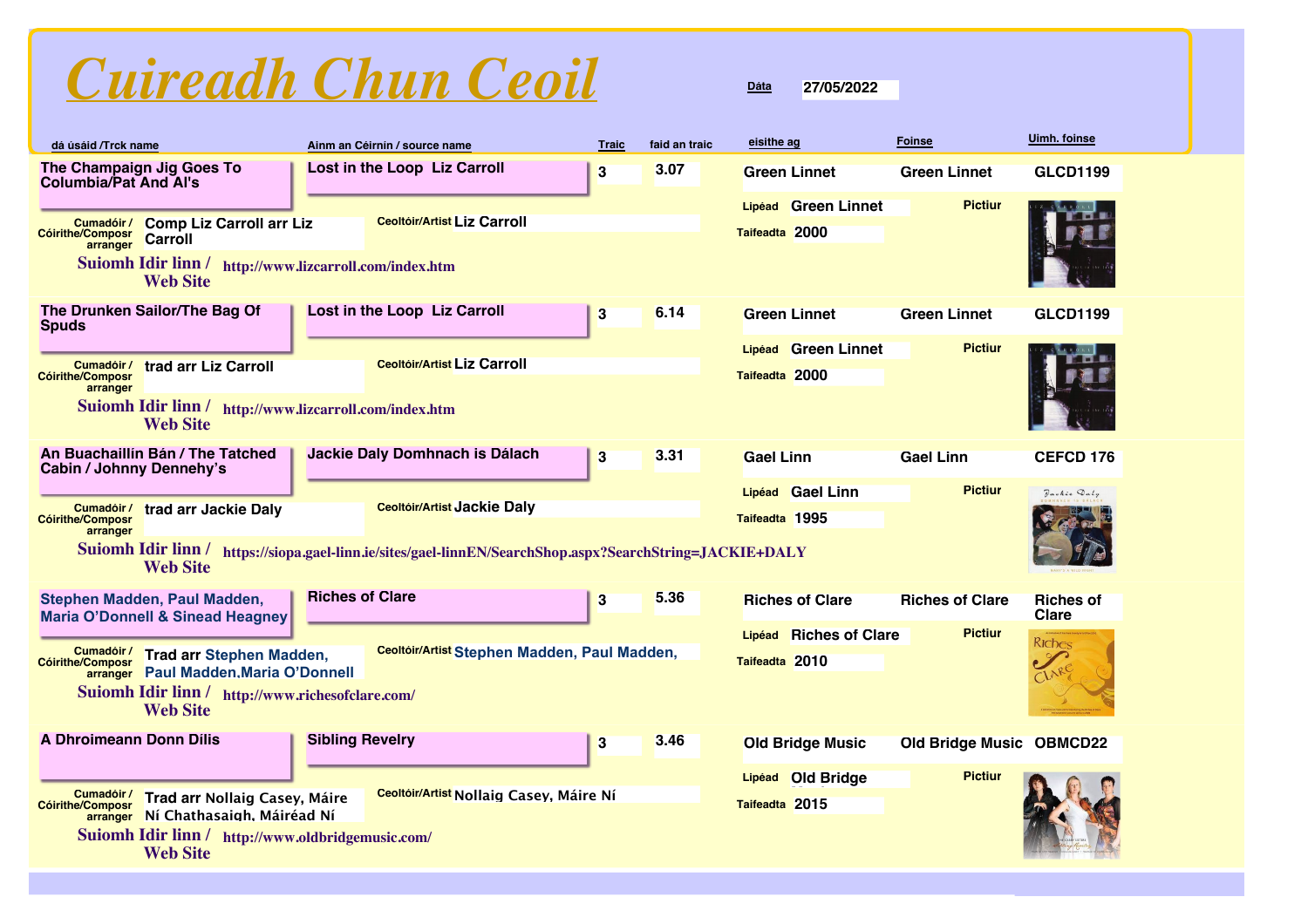

| dá úsáid /Trck name                                                                                                                                                                              | Ainm an Céirnín / source name                     | <b>Traic</b> | faid an traic | eisithe ag                                   | <b>Foinse</b>                   | Uimh. foinse                     |
|--------------------------------------------------------------------------------------------------------------------------------------------------------------------------------------------------|---------------------------------------------------|--------------|---------------|----------------------------------------------|---------------------------------|----------------------------------|
| Fan Mar A Bhfuil Tú, A Chladhaire<br>(Stay Where You Are, You Rogue) /<br>The House Keeper / Petticoat                                                                                           | <b>Sibling Revelry</b>                            | 3            | 4.37          | <b>Old Bridge Music</b>                      | <b>Old Bridge Music OBMCD22</b> |                                  |
| Cumadóir /<br>Trad arr Nollaig Casey, Máire<br><b>Cóirithe/Composr</b><br>Ní Chathasaigh. Máiréad Ní<br>arranger<br>Suiomh Idir linn / http://www.oldbridgemusic.com/<br><b>Web Site</b>         | Ceoltóir/Artist Nollaig Casey, Máire Ní           |              |               | Lipéad Old Bridge<br>Taifeadta 2015          | <b>Pictiur</b>                  |                                  |
| The Men From Mallow /<br><b>McCarthy's Hornpipe</b>                                                                                                                                              | <b>Sibling Revelry</b>                            | 3            | 3.17          | <b>Old Bridge Music</b>                      | <b>Old Bridge Music OBMCD22</b> |                                  |
| Cumadóir /<br>Trad arr Nollaig Casey, Máire<br><b>Cóirithe/Composr</b><br>Ní Chathasaigh. Máiréad Ní<br>arranger<br>Suiomh Idir linn / http://www.oldbridgemusic.com/<br><b>Web Site</b>         | Ceoltóir/Artist Nollaig Casey, Máire Ní           |              |               | Lipéad Old Bridge<br>Taifeadta 2015          | <b>Pictiur</b>                  |                                  |
| <b>Maeve Donnelly, Geraldine Cotter,</b><br><b>Charlie Harris &amp; Conal Ó Gráda</b>                                                                                                            | <b>Riches of Clare</b>                            | $\bf{3}$     | 4.16          | <b>Riches of Clare</b>                       | <b>Riches of Clare</b>          | <b>Riches of</b><br><b>Clare</b> |
| <b>Cumadóir /<br/>Cóirithe/Composr</b><br><b>Trad arr Maeve Donnelly,</b><br><b>Geraldine Cotter, Charlie</b><br>arranger<br>Suiomh Idir linn / http://www.richesofclare.com/<br><b>Web Site</b> | Ceoltóir/Artist Maeve Donnelly, Geraldine Cotter, |              |               | Lipéad Riches of Clare<br>Taifeadta 2010     | <b>Pictiur</b>                  | <b>Riches</b><br>CLARS           |
| <b>Polkas: Mickey Dalton's / The Mall</b><br>/ Kelly's Polka                                                                                                                                     | <b>Donal Murphy</b><br><b>Tailored</b>            | $\bf{3}$     | 3.53          | <b>Donal Murphy</b>                          | <b>Donal Murphy</b>             | <b>Tailored</b>                  |
| Cumadóir /<br>trad arr Donal Murphy<br><b>Cóirithe/Composr</b><br>arranger<br>Suiomh Idir linn / http://www.donalmurphy.net/                                                                     | <b>Ceoltóir/Artist Donal Murphy</b>               |              |               | <b>Lipéad</b> Donal Murphy<br>Taifeadta 2022 | <b>Pictiur</b>                  | <b>DOIALI</b>                    |
| <b>Web Site</b><br>Reels: Henderson's Reel / Jim                                                                                                                                                 | <b>Tailored Donal Murphy</b>                      | 3            | 4.35          | <b>Donal Murphy</b>                          | <b>Donal Murphy</b>             | <b>Tailored</b>                  |
| Donoghues / Trip To Oz                                                                                                                                                                           |                                                   |              |               | <b>Lipéad</b> Donal Murphy                   | <b>Pictiur</b>                  |                                  |
| trad arr Donal Murphy<br>Cumadóir /<br><b>Cóirithe/Composr</b><br>arranger                                                                                                                       | <b>Ceoltóir/Artist Donal Murphy</b>               |              |               | Taifeadta 2022                               |                                 |                                  |
| Suiomh Idir linn / http://www.donalmurphy.net/<br><b>Web Site</b>                                                                                                                                |                                                   |              |               |                                              |                                 |                                  |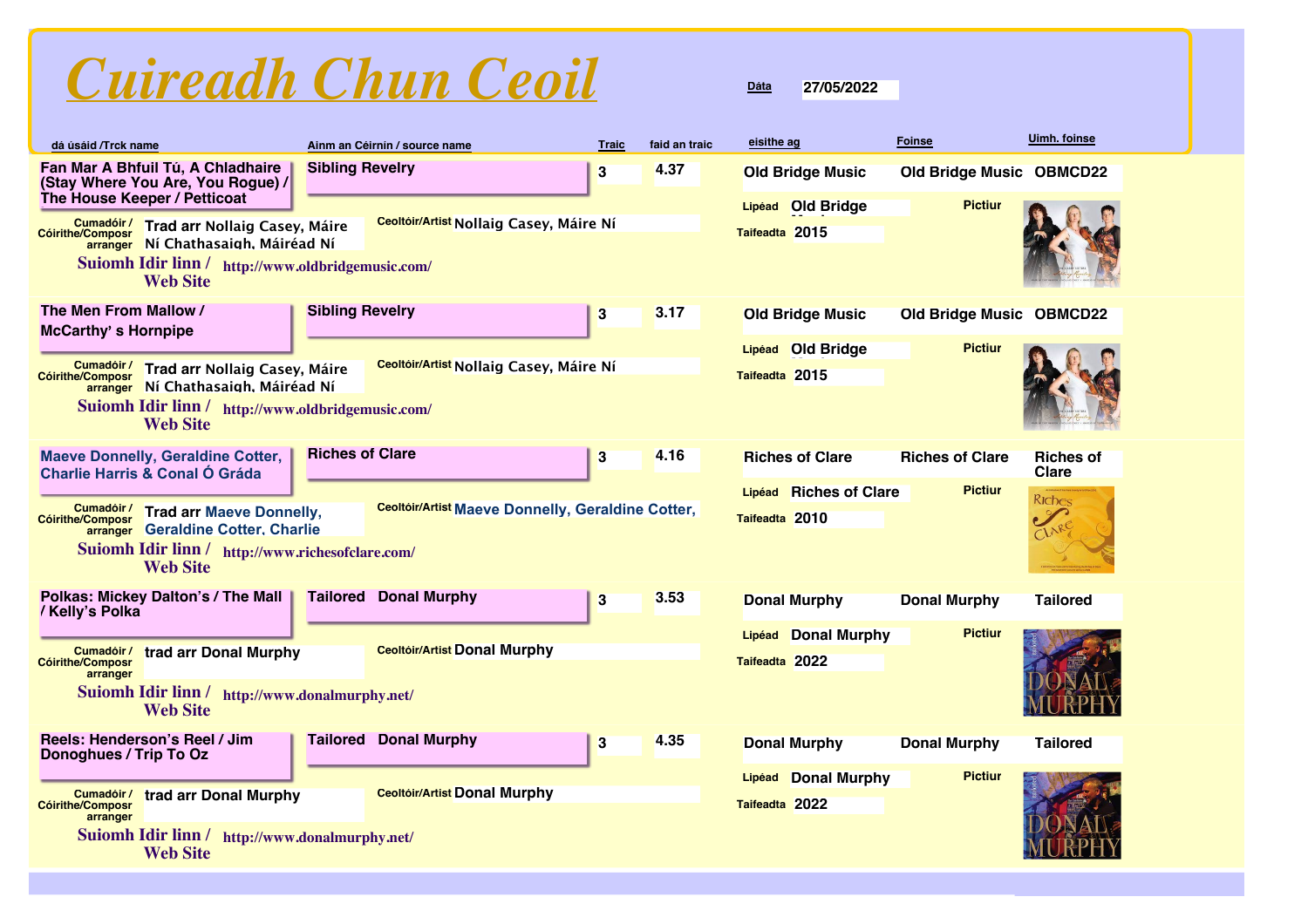

| dá úsáid /Trck name                                                                                                                                                                                                         | Ainm an Céirnín / source name                  | <b>Traic</b> | faid an traic | eisithe ag                               | <b>Foinse</b>          | <b>Uimh. foinse</b>              |
|-----------------------------------------------------------------------------------------------------------------------------------------------------------------------------------------------------------------------------|------------------------------------------------|--------------|---------------|------------------------------------------|------------------------|----------------------------------|
| <b>Jigs: Scully Casey's / Paddy From</b><br><b>Portlaw / The Christening</b>                                                                                                                                                | <b>Tailored Donal Murphy</b>                   | 3            | 4.12          | <b>Donal Murphy</b>                      | <b>Donal Murphy</b>    | <b>Tailored</b>                  |
| Cumadóir /<br>trad arr Donal Murphy<br><b>Cóirithe/Composr</b><br>arranger<br>Suiomh Idir linn / http://www.donalmurphy.net/<br><b>Web Site</b>                                                                             | <b>Ceoltóir/Artist Donal Murphy</b>            |              |               | Lipéad Donal Murphy<br>Taifeadta 2022    | <b>Pictiur</b>         |                                  |
| Slides: Denis Murphy's / Dan<br>O'Keeffe's / The Weavers                                                                                                                                                                    | <b>Donal Murphy</b><br>Tailored                | 3            | 3.49          | <b>Donal Murphy</b>                      | <b>Donal Murphy</b>    | <b>Tailored</b>                  |
| trad arr Donal Murphy<br>Cumadóir /<br><b>Cóirithe/Composr</b><br>arranger<br>Suiomh Idir linn / http://www.donalmurphy.net/                                                                                                | <b>Ceoltóir/Artist Donal Murphy</b>            |              |               | Lipéad Donal Murphy<br>Taifeadta 2022    | <b>Pictiur</b>         |                                  |
| <b>Web Site</b>                                                                                                                                                                                                             |                                                |              |               |                                          |                        |                                  |
| Eamon An Chnoic (C mac Crith)                                                                                                                                                                                               | <b>An Tobar Séamh</b>                          | $\bf{3}$     | 4.43          | Cárthach Mac Craith Cárthach Mac         | Craith                 | <b>ALM17208</b>                  |
| Cumadóir /<br><b>Trad arr Cárthach Mac Craith</b><br><b>Cóirithe/Composr</b><br>arranger<br>Suiomh Idir $\lim / \lim_{n \to \infty}$<br><b>Web Site</b>                                                                     | <b>Ceoltóir/Artist Cárthach Mac Craith</b>     |              |               | Lipéad Cárthach Mac<br>Taifeadta 2018    | <b>Pictiur</b>         | An Tobar Séimh                   |
| <b>Eamonn Cotter, Conor McCarthy,</b><br><b>Oisín MacDiarmada &amp; Padraic</b>                                                                                                                                             | <b>Riches of Clare</b>                         | 3            | 4.14          | <b>Riches of Clare</b>                   | <b>Riches of Clare</b> | <b>Riches of</b><br><b>Clare</b> |
| <b><i><u>O'Railly</u></i></b><br>Cumadóir /<br><b>Trad arr Eamonn Cotter,</b><br><b>Cóirithe/Composr</b><br><b>Conor McCarthy, Oisín</b><br>arranger<br>Suiomh Idir linn / http://www.richesofclare.com/<br><b>Web Site</b> | Ceoltóir/Artist Eamonn Cotter, Conor McCarthy, |              |               | Lipéad Riches of Clare<br>Taifeadta 2010 | <b>Pictiur</b>         | Riches                           |
| See It There/Con Cassidy's                                                                                                                                                                                                  | Lost in the Loop Liz Carroll                   | 3            | 4.08          | <b>Green Linnet</b>                      | <b>Green Linnet</b>    | <b>GLCD1199</b>                  |
| <b>Comp Liz Carroll/trad. All arr</b><br>Cumadóir /<br><b>Cóirithe/Composr</b><br><b>Liz Carroll</b><br>arranger                                                                                                            | <b>Ceoltóir/Artist Liz Carroll</b>             |              |               | Lipéad Green Linnet<br>Taifeadta 2000    | <b>Pictiur</b>         |                                  |
| Suiomh Idir linn / http://www.lizcarroll.com/index.htm<br><b>Web Site</b>                                                                                                                                                   |                                                |              |               |                                          |                        |                                  |